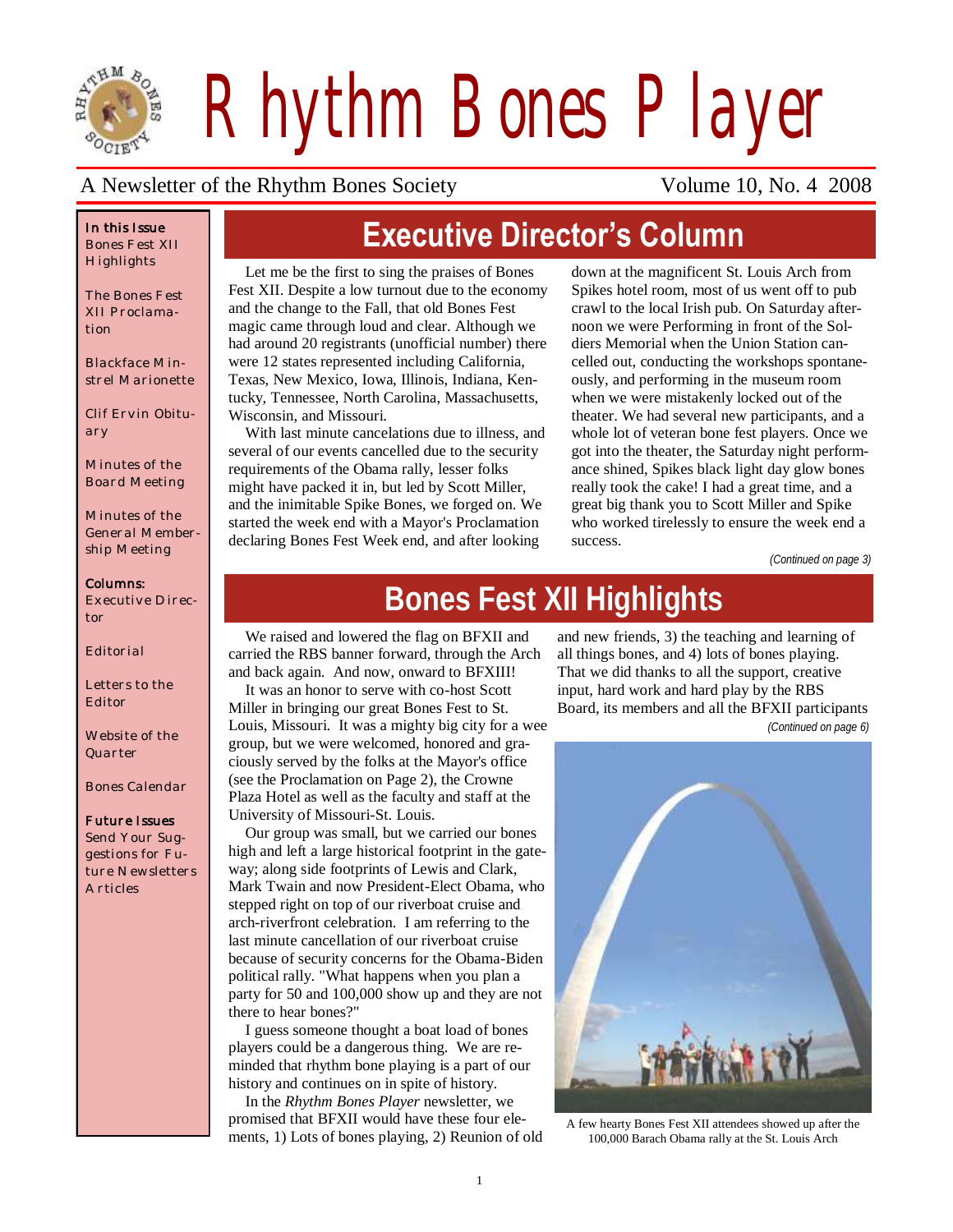The adopted motion to make our fiscal year run from January to December (see minutes of the General Membership meeting) means that you get this fifth issue of the newsletter as part of your 2007-8 membership. From now on our year starts in January and the dues renewal form for 2009 is included in this issue. Membership was lower this year and if you know of any reasons for this, the Board would appreciate knowing about them.

We owe a big round of thanks to Spike Bones and Scott Miller for hosting Bones Fest XII. It was a smaller Fest due to the tight economy and the October date. Smaller, however, gave it a more intimate feel as we had more individual time with other attendees. Read Spike's highlight's article starting on Page 1.

Spike organized one of the most complete historical displays of any Bones Fest. During his planning, he found a minstrel marionette that he tried to bring to the Fest. That was not possible, but you can read about it in a Page 6 article by Sonie Joi Ruffin. She outlines the racial implications in a objective and positive manner.

I am amazed at the quality of the articles published in this newsletter. Steve Brown"s article on the Chieftains in the last issue is just the latest example. That said, I am laying out the newsletters for the 2009 year, and would like to know what subjects you would like presented. Please email me your ideas. Better yet, write the article and send it to me. You can say what you will about our little newsletter, but a copy goes to the Library of Congress where you will be immortalized.

A note on preserving the history of rhythm bones. I talked to Bob Goon, son of deceased rhythm bones player Ted Goon (see RBP, Vol 2, No 2 for a story about Ted), and he is sending us some items from his dad"s collection. We need to preserve and make available as much of the history of rhythm bones as we can. Do you have anything or know where any is? We don"t necessarily need the item, just a good copy (photograph, recording, etc.) that we can share with others.

### **Editorial The BFXII Proclamation**



### **The Text of The BFXII Proclamation**

Office of the Mayor, City of Saint Louis: Proclamation:

Whereas, it is my pleasure to welcome everyone attending Bones Fest XII. We are extremely pleased that the Rhythm Bones Society (RBS) has chosen St. Louis as the host city for this annual gathering of rhythm bones players from around the world; and

Whereas, rhythm bones in some form date back almost as far as recorded civilization. Early English and Irish settlers introduced the bones into North America, and over the years, bones have enjoyed popular revivals in the United States; and

Whereas, it has been estimated that there are tens of thousands of bones players in the world, and that many of them can trace their bones playing to the end of the minstrel era or from a relative who learned from a minstrel show; and

Whereas, the Rhythm Bones Society was formed for the purpose of the continuation, promotion, and improvement of rhythm bones and other related musical instruments; and

Whereas, the City of St. Louis recognizes the RBS in its efforts to pass

#### *Rhythm Bones Player*

Rhythm Bones Society Volume 10, No. 4 Fourth Quarter Quarter 2008 ISSN: 1545-1380

**Editor** Steve Wixson wixson@chattanooga.net

**Executive Director** Stephen Brown Bones@crystal-mtn.com

**Web Site Coordinator** Jonathan Danforth webmaster@rhythmbones.com

**Board of Directors** Steve Brown, Executive Director Everett Cowett Jonathan Danforth Gil Hibben, Assistant Director Mel Mercier Jerry Mescher Steve Wixson, Secretary/Treasurer

 The Rhythm Bones Player is published quarterly by the Rhythm Bones Society. Nonmember subscriptions are \$10 for one year; RBS members receive the Player as part of their dues.

 The Rhythm Bones Player welcomes letters to the Editor and articles on any aspect of bones playing. All material submitted for consideration is subject to editing and condensation.

Rhythm Bones Central web site: rhythmbones.com

on bones playing to the next generation and encourage today"s students, musicians and teachers to discover the ancient art of bones playing and to take advantage of all the workshop, exhibitions and performances that Bones Fest has to offer.

Now therefore, I, Francis G. Slay, Mayor of the City of St. Louis, do hereby proclaim October 17 through October 19, as:

"Bones Fest XII Weekend" in the City of St. Louis.

In witness whereof, I have hereunto set my hand and cause to be affixed the seal of the City of St Louis, this 17th day of October, A. D. 2008.

### **Website of the Quarter**

There has been an explosion of videos posted of my favorite bones players! Here is one and you can find many more with the related videos links: [http://www.youtube.com/watch?](http://www.youtube.com/watch?v=k-l7dBuOpUo) [v=k-l7dBuOpUo.](http://www.youtube.com/watch?v=k-l7dBuOpUo) You go Don! *Mike Passerotti*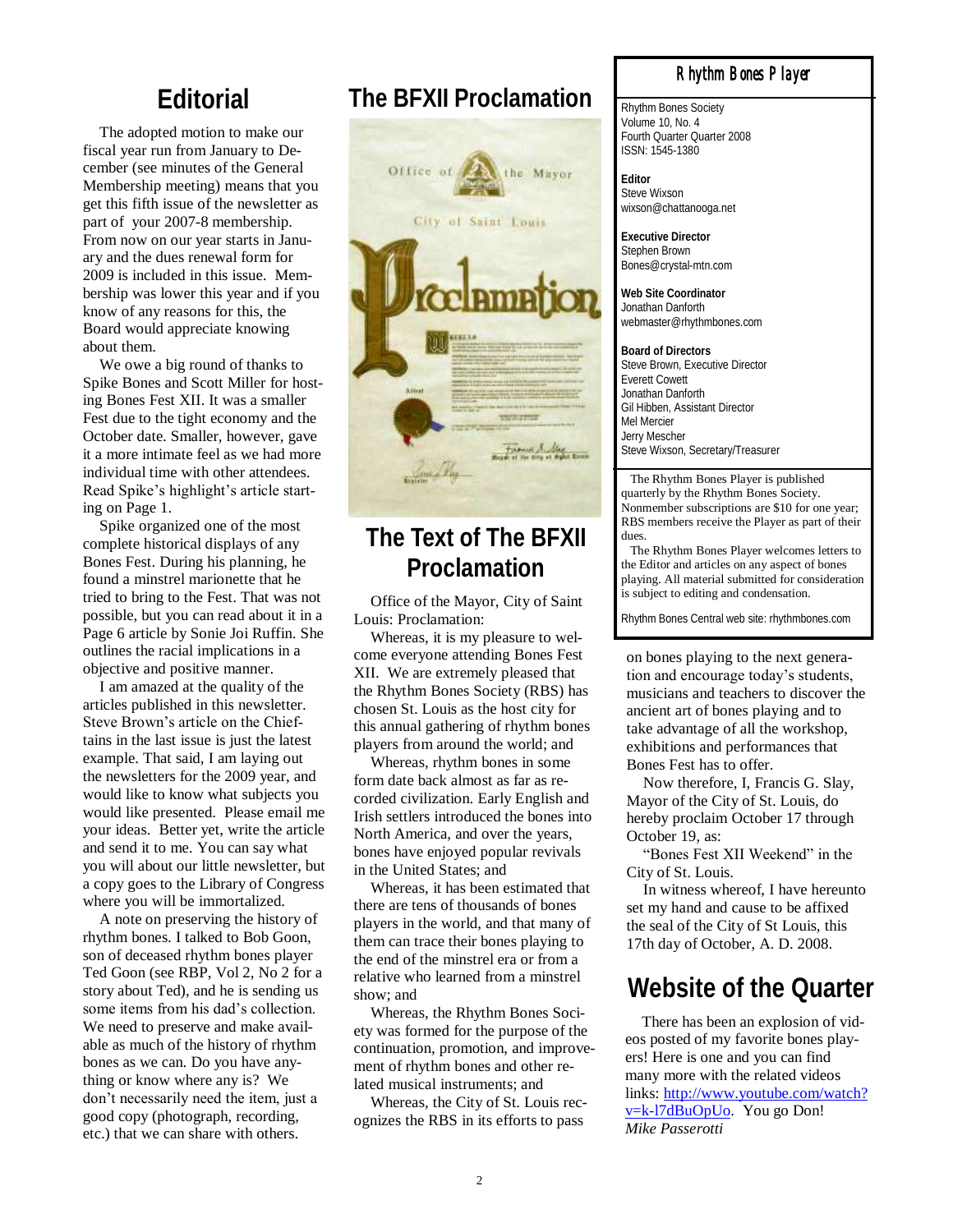#### *(Continued from page 1)*

Next year is not finalized, but returning to the summer should help attendance. *Steve Brown*

### **Minutes of the Board Meeting**

The meeting was called to order by Steve Brown at 7:30pm on Friday, October 17, 2008, in the lobby of the Provincial House of the University of MO at St. Louis. Members present were Steve Brown, Jonathan Danforth, Gill Hibben and Steve Wixson.

Steve Wixson read the minutes of the BFXI meeting and these were approved as read.

Steve Wixson presented a preliminary Treasurer's report. We have \$7,200 currently in the bank with \$440 committed to the Russ Myers Memorial and about \$1,000 in reimbursements to Steve Wixson mainly for the newsletter costs.

The Board met as the Nominating Committee and recommended continuation of the current officers and Board Members.

Jonathan noted that his new job has given him little time to keep our website current. He gave a brief summary of a presentation that Scott Miller would like to make. We will ask him to do that at the General Membership meeting.

There was a brief discussion on how to increase our membership that has declined to about 75 members this year. Ideas included having a membership table at Bones Fests, and giving a pair of Birl bones and a DVD with Bones Fest highlights to each new member. There was not time to fully discuss this issue.

The meeting was adjourned at 8:00. Respectfully submitted, Steve Wixson, Secretary

## **Minutes of the General Membership Meeting**

The meeting was called to order by Steve Brown on October 18, 2008 at 7:45pm in what host Spike Bones

called the BFXII Museum Room.

Steve Wixson read the minutes of the BFXI General Membership meeting and these were approved as read.

Steve Wixson present the report of the Nomination Committee; Executive Director, Steve Brown, Assistant Director, Gil Hibben, Steve Wixson, Secr/Treasurer and Board members, Everett Cowett, Jonathan Danforth, Mel Mercier, Jerry Mescher. With no additional nominations from the floor, the motion was made and approved to elect these people by acclamation.

Steve Wixson presented the Board motion to change our Bylaws such that our fiscal year coincides with the calendar year. The specific wording which will replace Article VI, line 6.10 is, "The fiscal and tax years of the Association shall be from January to December." The motion passed unanimously.

Scott Miller made a presentation on Club Express that we could use to handle many of our administrative functions as well as keep our website up-to-date. Gil Hibben noted that his business website is maintained by Mike Carter who shot the video for BFVII. The Board will follow-up on this item.

There being no old or new business, the meeting was adjourned at 8:06pm. Respectfully submitted, Steve Wixson, Secretary

### **Clif Ervin Obituary**

Known to fellow musicians and adoring fans as the "Ambassador of the Bones," Clif Ervin died Tuesday, September 23, at the age of 77. News of his passing was reported by his son, Eric on the Black Banjo forum.

Clif was not a computer person or contributor to the Black Banjo forum. But numerous friends, musicians and well-wishers on the forum expressed their admiration for Clif. "Clifton's gentle, graceful style harkened back to a bygone era," said Laura Love of the black bluegrass group, Harper's Ferry.

Born on April 11, 1931, Clif was raised in the East Texas town of Tyler. He later made Everett, Washington his home.

An earlier story in the Seattle

Times reports that Clif was a graphic artist for the Air Force during the Korean War and studied fine art at Clark College in Vancouver, Washington. Over the years his interest changed from painting to woodworking, the article explains, which eventually led to his carving bones for sale in 1980.

Clif and I talked on the phone just two times. I called him last Fall about selling his products at my online store. And in January he called me back to talk some more. And talk is what we did. Clif was an absolutely delightful person and on each occasion we talked "bones" for nearly an hour. This probably comes as no surprise to most of you, because as you know, bone players do go on and on and on about bones.

Clif specialized in making teak, yellow cedar and cow rib bones. His personal favorite were the thick (9/16") bones made from yellow cedar.

As a historical note, Clif explained to me that the six v-slots he characteristically carved into his instruments were inspired by William Sidney Mount's 1856 painting, "The Bone Player."

[http://rhythm-bones.com/assets/](http://rhythm-bones.com/assets/bonesplayer-mount.jpg) [bonesplayer-mount.jpg](http://rhythm-bones.com/assets/bonesplayer-mount.jpg)

No, we never did get his instruments into my online bones store. I guess it wasn't meant to be. But we did share quite a few stories and for that I will always be grateful.

Below is a YouTube video of Clif Ervin accompanied by Chris Coole at the Midwest Banjo Camp in 2008.

[http://www.youtube.com/watch?](http://www.youtube.com/watch?v=lnUjERsFLlo) [v=lnUjERsFLlo](http://www.youtube.com/watch?v=lnUjERsFLlo)

You might be able to get Clif Ervin bones here at Eldery Instruments:

[http://www.elderly.com/](http://www.elderly.com/new_instruments/items/CEB.htm) [new\\_instruments/items/CEB.htm.](http://www.elderly.com/new_instruments/items/CEB.htm) *Scott Miller*

### **Bones Calendar**

Check out the Calendar on the rhythmbones.com website. **Bones Fest XI.** August 28-30, 2009, Louisville, KY. More details in the next issue.

**NTCMA and Bones Contest**. August 31-September 6, 2009. This is one week after Bones Fest XIII.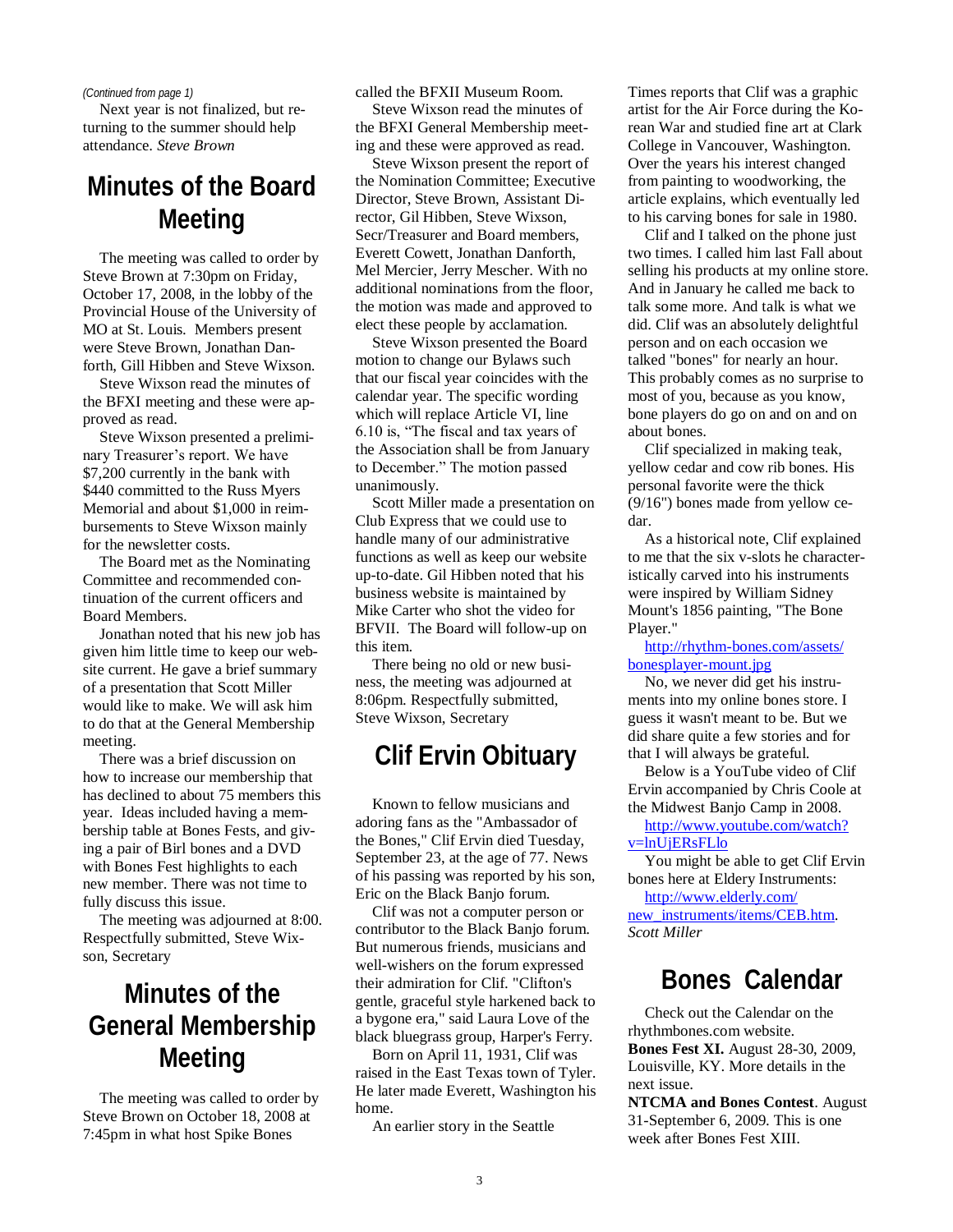## **Photographs from Bones Fest XII**



We received a Proclamation from Ann Chance (right) and Cathy Smentkowski representing the Mayor of St. Louis. Spike Bones is teaching Cathy how to play the rhythm bones while Steve Brown holds the Proclamation.



Jonathan Danforth on fiddle and Michael Ballard leading a workshop. On the right are three students from the university's percussion department plus Ida May Schmich. Instruction by percussionist Bill Vits is on the television.



92 year old Ida May Schmich, not seen since BFIV, is performing with Jonathan Danforth. She is about to drive herself 1200 miles to her winter home in Texas



Jamming at Tigin Irish Pub on Thursday night for those who came early to the Fest From the left are Mitch Boss, Spike Bones, Walt Watkins, Michael Ballard, Gil Hibben and Spike"s son Truman.



The Saturday afternoon show at the Soldiers" Memorial. Seated in front are representatives of the Mayor"s Office. The Fest videographer, Charlie Lee in the dark shirt, videoed this and all major Fest events.



Jonathan Danforth leading a group session in what Spike Bones called the Museum Room. This is where people registered and gathered. There were many historical exhibits and t-shirts from each previous Fest.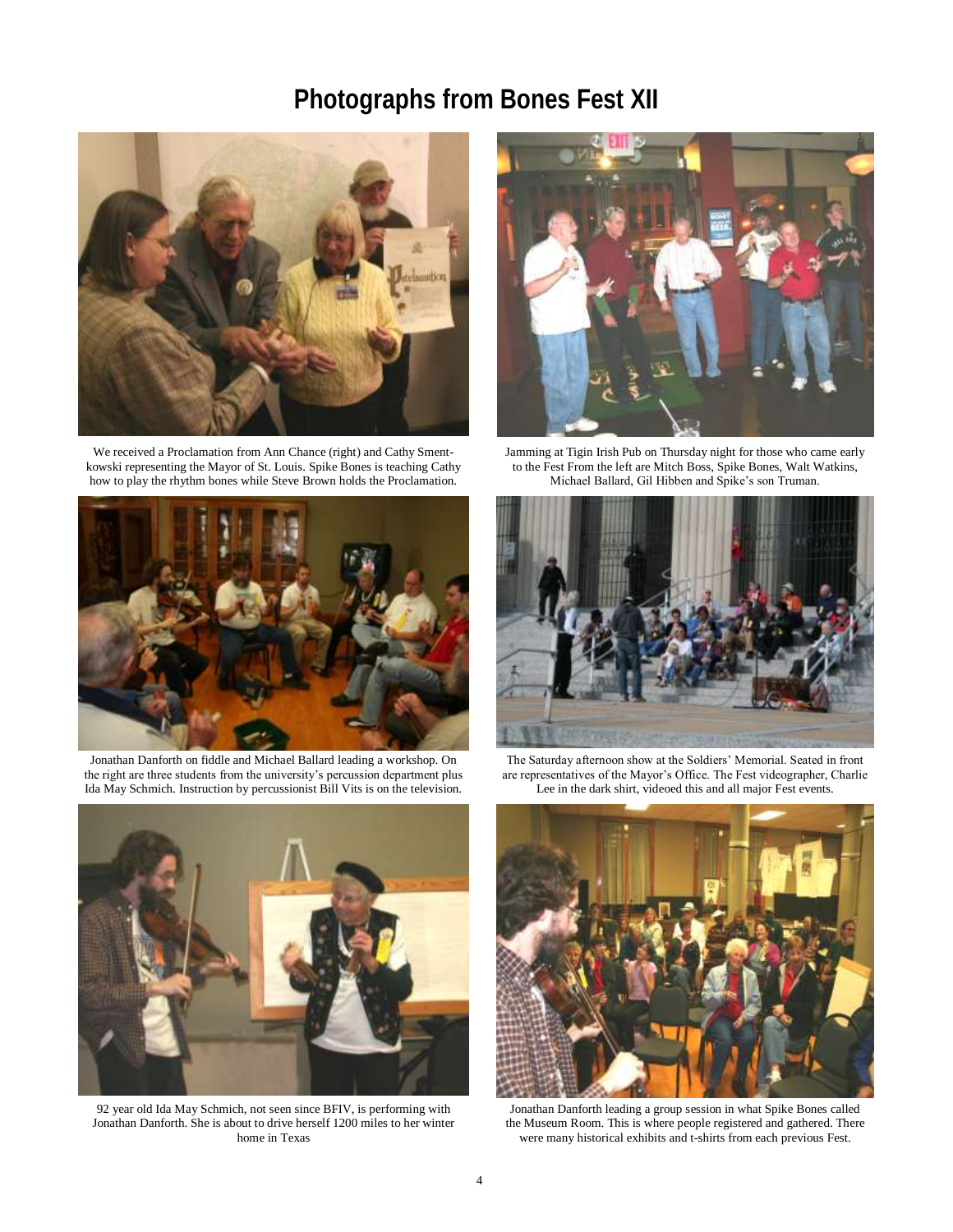

Bones Fest XII had the most complete historical exhibits of any Fest. In addition were historical books on tables and bones videos and vinyl records.



Saturday night finale staring Spike Bones and his family. There were live performances and Bones Fest XII highlights and memorial videos shown.



Mary Lee and Frank Sweet performing at the Soldiers' Memorial. On Saturday night they performed in costume.



Dennis Michel, Brian Allee and Scott Miller performing at the Soldiers' Memorial



Steve Brown and Michael Ballard with his bones at the top of the 630 feet Gateway Arch



The view of St. Louis downtown from the top of the Gateway Arch





Bones Fest XII Host Spike Bones Bones Fest XII Co-Host Scott Miller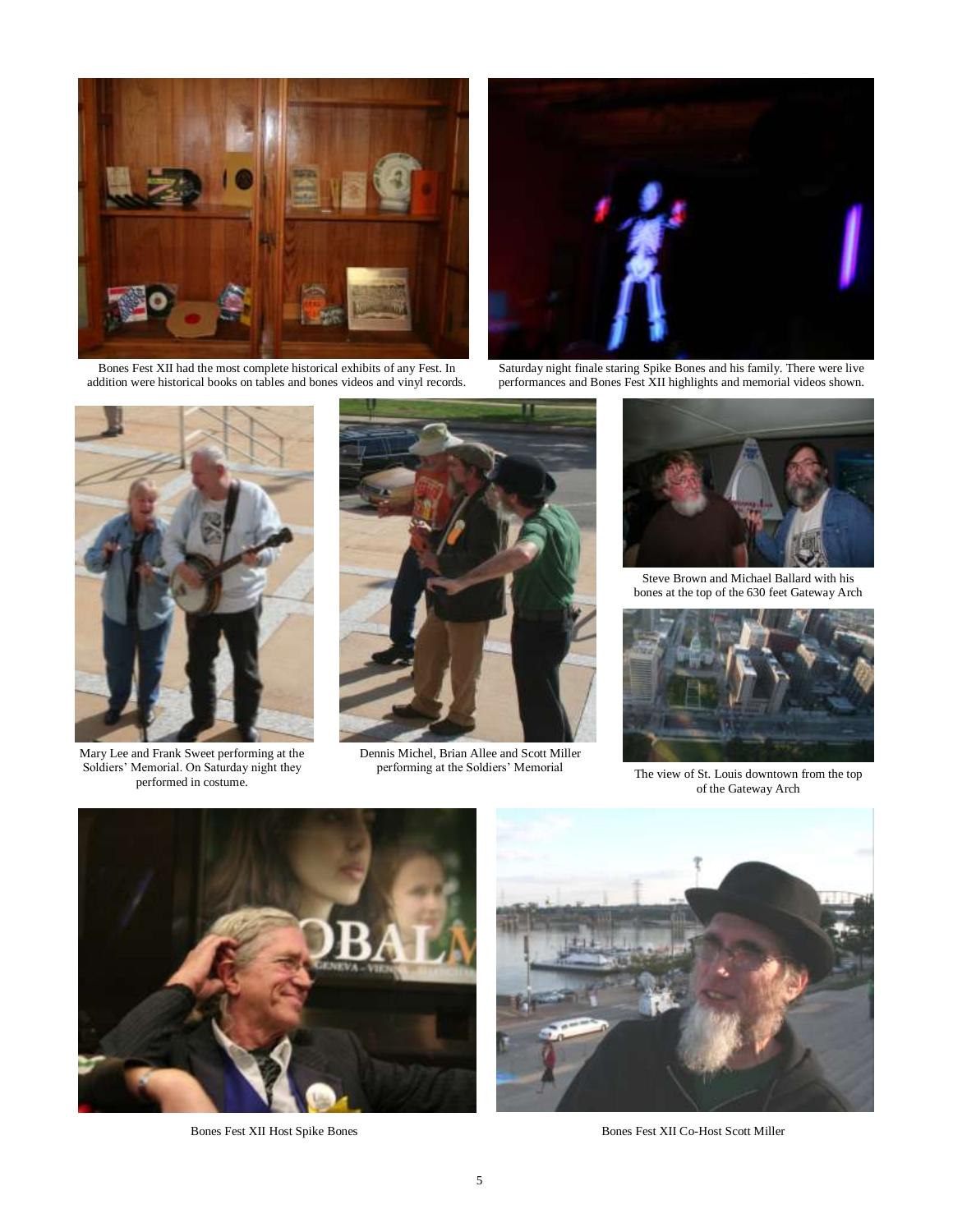#### *(Continued from page 1)*

and Show-me Bones Family volunteers. The bad news for all of you who could not attend is that you missed a great festival. The double good news is that "Bones Fest XII: The Movie" will soon be coming to a DVD player near you. This DVD will not only document BFXII events but will also include greetings and boning by members who were unable to attend. If you have any video clips you would like included please forward them immediately to Steve Wixson, for our editing has begun. RBS members who pre-order this two DVD set will pay only \$25 plus shipping. (\$20 for production cost and \$5 for the RBS to off-set some Fest costs). As our clock strikes 12, BFXII will always be a celebration of twelve great Bones Festivals.

The other part of the double good news is that you are all invited back to St. Louis for Bones Fest 17, 2013, not an election year.

The photographs on Pages 4, 5 and 8 tell more of the story. *Spike Bones*

# Bones Fest XIII **Louisville, KY**

Gil & Linda Hibben, Hosts

#### **August 28-30, 2009**

#### **Clifton Center www.cliftoncenter.org/about/**

#### **Special Event**

Professional recording of The Fest with the Intent of producing a commercial Bones Fest Live CD/DVD

Live Music—No copyright problem if in public domain

If you play to recorded music, you must get permission from the producer of the recording who holds what is called the Mechanical License. Email Steve Wixson for details and start working on this now.

# **Blackface Minstrel Marionette**

As a theatrical art form, "Blackface" was invented in the United States in the l9th century. Perhaps it's better to say adapted rather than invented. Referencing the institutional racism of the day, it draws on ancient theatrical genres ridiculing the lower classes and the disenfranchised. The blackface minstrel marionette in the Kansas City Museum collection emerges from a period when blackface was in full flower in American theaters. A well-made and provocative object, its origins are loathsome and bigoted, and deeply historical. Properly interpreted it has much to offer a contemporary museum-going audience.

"Blackface" minstrelsy was a merging of aspects of "European Punch and Judy" puppet characters and itinerant musicians. Live actors began to emulate the traditionally dark faced Punch, blackening their faces to depict fools and other inept characters. As American slaving practices became widely publicized and critiqued in England, dark-colored characters became prevalent in the theater. When reintroduced to America in the 18th and 19th centuries, physical exaggerations common to clowning in some minstrel acts began to pick up references to unashamed racism in American views of the enslaved. It became habit for white actors to transform into black caricatures using shoe polish, burnt cork or greasepaint to darken their faces. They would exaggerate lips and eyes with light greasepaint. Their appeared in gestures and costumes elements that were loose, gangly or physically unconventional. Costumes included ragged clothing simulating cast-off finery of the higher class. Wigs and gloves concealed true racial identity while concentrating the effect of the misfit and the downtrodden.

"Blackface" proper in puppet theater technique has been documented to 1810. Because puppetry often mirrors live theater, blackface minstrels appeared regularly on puppet stages, and were unsurprising or standard by 1850. Presentations by puppeteers

were elaborate, and children and adults alike were mesmerized by the wooden company. Stages and props were elegantly designed; costumes depicted the period of the script. The timber and cloth performers were skillfully enlivened often by two puppeteers, and sometimes a third spoke and sang from the wings. Plays were staged wherever they had a ready audience: in churches, on riverboats, at carnivals and in open markets. These fabulous wooden performers were always draped in skillfully tailored fine fabrics: silks, organdy linens, and the best quality cottons and wools. Puppets and marionettes are often seen in closer proximity than live actors, and therefore their costumes must be better fitted and made to withstand intimate scrutiny. [Original Ed. note: in English usage "puppets" are generally operated from below or behind by rods or hands, while "marionettes" are operated from above by means of strings or wires.]

Minstrel puppets rarely appeared individually. Rather, they were portrayed in well-known pieces readily recognized by their contemporary audiences. These performance conventions were widely established by two popular troupes, the "Royal Marionettes' of Liverpool, England and the "Celebrated Christy Minstrels," of America. In fact, the Christys were so popular and widely duplicated that most such acts came to be referred to generically as "christy minstrels.' The puppet performers took their name from live counterparts, the 'Christy Blackface Players' who had performed in London during the 1850s and became beloved as Negro impersonators. Their puppet counterparts were publicized as the "Automatic Christy Minstrels."

Echoing ancient Greek theatrical traditions and Italian and French operas, the main characters of the puppet minstrels shows, Mr. Tambo, Mr. Bones and Mr. Interlocutor, would appear in front of or at the ends of a line of supporting cast puppets. The 'Royal Marionettes' featured 16 puppets that performed side by side, strung in tandem rows of 8. Tambo and Bones would be on separate ends of the line allowing free movement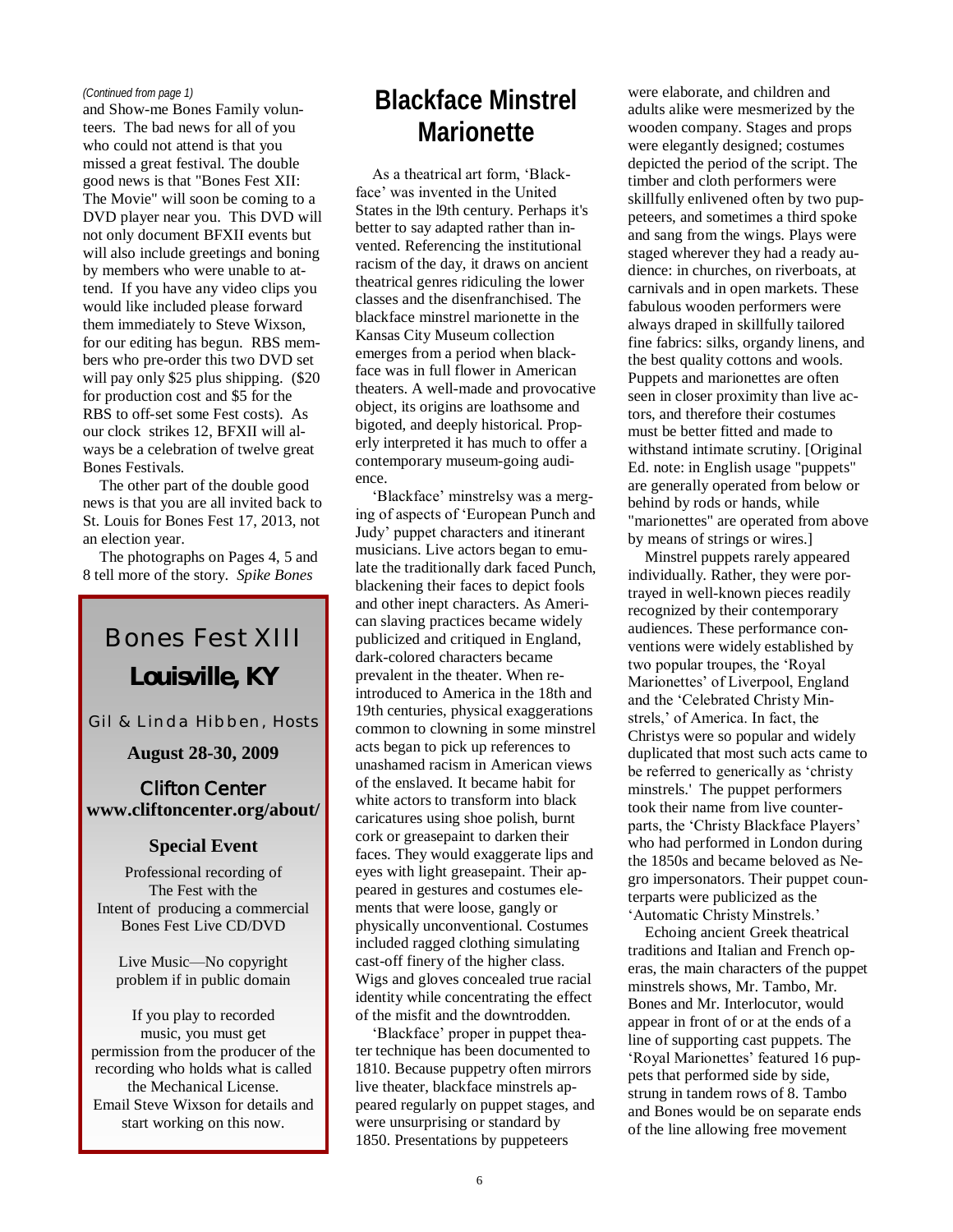

"Blackface" Minstrel Marionette from the Union Station/Kansas City Museum collection, Accession No. 1981.27.1. Photograph by Roy Inman

during performance. The "row of darkies' sang and danced in the background while the lively, often racy script was performed by the featured players. They would cut jokes, dance a jig or two and act in pantomime. The 'Royal Marionettes' were particularly well-known for their pantomime performances of *Little Red Riding Hood, Words of the Songs* and many other plays.

The Kansas City Museum's blackface minstrel marionette dates to about 1850. It features an egg-shaped head painted black with dyed sheepskin affixed to represent black fuzzy hair. It has typically distorted painted white eyebrows and red mouth, and black eyes with white grounds. The head is attached to a block serving as a torso. The loosely-jointed arms and

legs are carved wood and are attached with cords tied through holes drilled in the ends. The character, perhaps a Mr. Bones, is costumed in a black suit coat with blue, white and red striped and ruffled shirt and red vest (all one piece) with red and blue ruffled cuffs on the sleeves. Black and white buttons of painted metal are interspersed. Black pants cover long skinny legs. The shoes are represented by blackpainted oversized slipper-shaped feet that are likely thus exaggerated to allow for comically embellished dance steps. Both hands hold white 'bones,' elongated shaped sticks representing the folk musical instrument of the same name. lt is believed that this puppet was part of a troupe that traveled the Mississippi River on a steamboat performing onboard and in towns on shore. The marionette was loaned to the Kansas City museum in 1977 then made a gift in 1981, by Hazelle Rollins. Rollins was a popular Kansas City puppeteer from the 1940s through the 1970s. She provided no information about the origin of the piece. It is known however that she gave two others, likely from a group, to the Nelson Akin Museum of Art, one to the University of Kansas, Museum of Anthropology, and one to the Smithsonian Institution of American History.

Blackface entertainment may have seemingly benign philosophical origins, but we cannot help but view the art form, and this marionette, with 21st century eyes. Blackface actors as we know them, and later puppets, always portrayed roles of the happygo-lucky "coloreds" subservient to the desire of a dominant white culture. A mummified character of slurred speech and inhuman movement is filled with mischief and pain, all the while echoing a plaintive "Yaws,sa Massa." Truly, satire and mockery are time-honored in the theater, but with a tacit peer acquiescence of the ridiculed. We can hardly consider a blackface actor or puppet a benign clown when those who were degraded in performance were not admitted to the auditorium, nor recognized as whole persons, nor given voting rights.

Blackface projected a highly racist

depiction of African Americans as ignorant, inhuman buffoons that justified, to dominant whites, institutionalized negativity towards blacks. The blackface minstrel can be viewed as a tool of social rationalization of slavery and oppression of those believed to be "primitive" or uncivilized. Thus, through their racism and enslavement, such whites—not all by any means could be understood as embodying a typical 19rh century mythos of man as steward of the natural world.

It would be comforting to imagine the 21st century legacy of 19th century blackface minstrelsy merely as historical text. But the dehumanizing exaggeration of physical form and mental attributes can be readily viewed in contemporary art and culture: see some contemporary African-American comics, and some aspects of urban black and hip hop culture. Blackface here could be viewed as having become a kind of internalized oppression or socially promulgated self loathing that has parallel presentation in the stereotypical presentations of women in "Sex in the City" and gays in "Will and Grace." lt is important that an institution like Kansas City Museum keep this artifact on exhibit, in from of the pubic. as a reminder to our society of how far we've come and how far we have to go.

References: Benjamin Fisler, PhD, 2005, *The Phenomenology of Racialism: Blackface Puppetry in American Theater,* 1872-1939.

Mike Joly, 1994*, Hazelle and her Marionettes.*

Christine Klepper, 2008, *Prominence of the Smithsonian's Mr Tambo.* 

This article was written by *Sonie Joi Ruffin* and used with permission. She is a renowned fabric artist with lectures and exhibits in many major institutions around the country. Her quilts are bold, intuitive and contemporary, and they are accompanied by masterly written prayers, sharing her life experiences, the African American culture, life"s hardships and the courage to triumph.

The article was published in a Kansas City Museum *Community Curator* pamphlet from which the photograph was taken with permission.